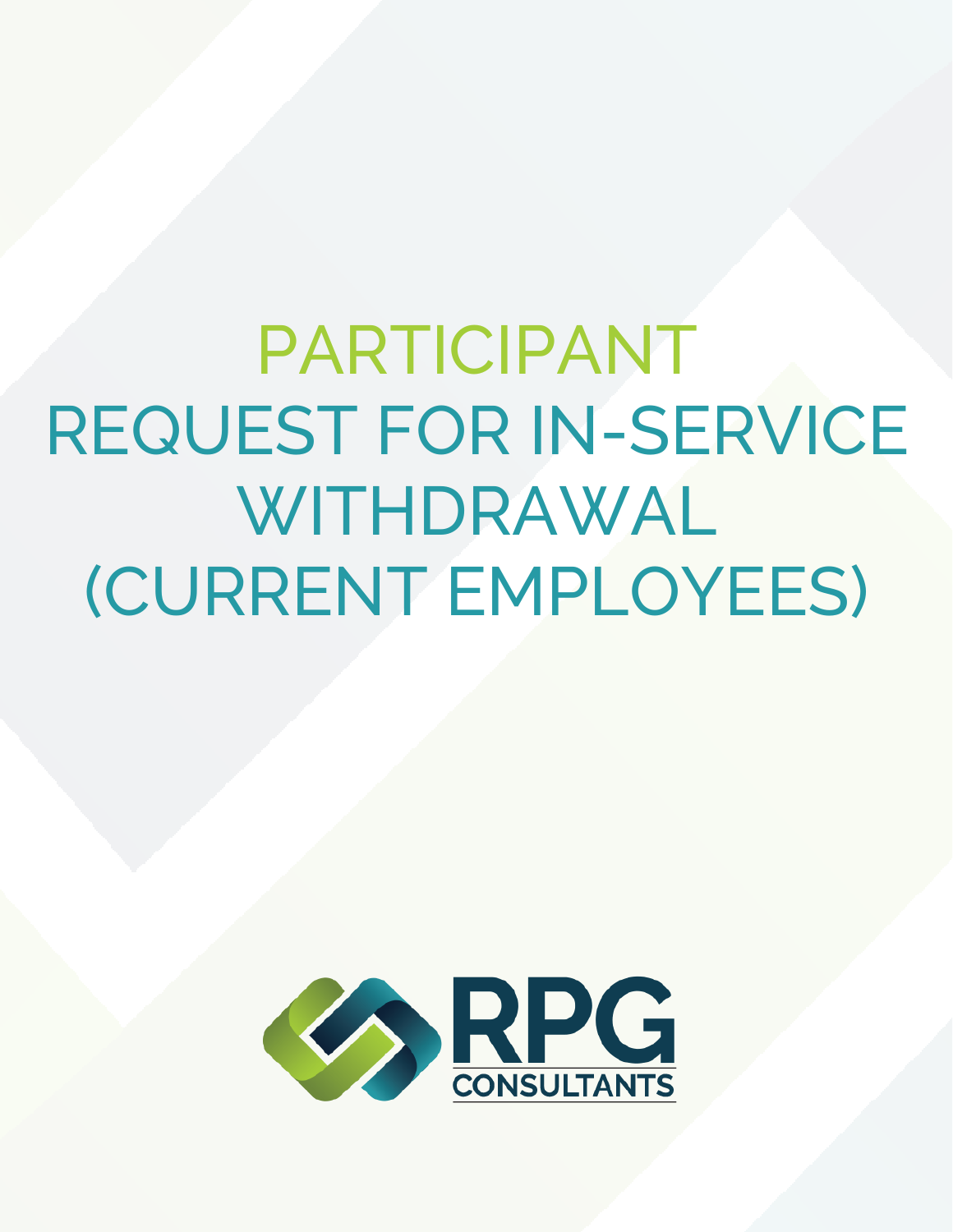#### **Instructions:**

### **1) Complete each section of your application form as follows:**

**Section A** – Please type or print all entries. All fields in this section must be completed in full (no redactions please).

**Section B** – Indicate your desired distribution elections: 1) Direct Distribution paid to you (taxes & penalties may apply), 2) Rollover to an IRA held in your name, or 3) Rollover to a Qualified Retirement Plan (QRP) account held in your name.

**Section C** – Indicate which Money Type(s) or Source(s) you would like distributed. Please complete a separate inservice withdrawal form for each unique Money Type/ Source indicated in this section.

**Section D** – A total withdrawal may be split into multiple disbursements. For example, a portion can be directly distributed to you or your bank, and the remainder rolled over to an IRA or a QRP. Additional fees may apply for split withdrawals.

**Section E** – Indicate your payee and mailing details. All payments will be made by check and sent using USPS First Class Mail. You have the option to have your check sent via UPS/FedEx/Overnight (cannot send to a PO Box) for an additional fee. Electronic fund transfers such as wire, direct deposit, or ACH are not available. The Plan will rely solely on the payee and mailing instructions provided by you and is not responsible for transmittal errors, which may lead to a rejected transmittal by the receiving financial institution or deposits being credited to an incorrect account. Please be sure to verify your payee and mailing details with the receiving financial institution, and if available, attach transmittal instructions supplied to you by the receiving financial institution to your completed election form. Additional fees may apply for rejected, returned, or reissued transmittals. Your distribution and payment elections are irrevocable.

**Section F** – Indicate your tax withholding elections. For direct distributions, a Federal income tax withholding of 20% is mandated. In addition, State taxes will be withheld for States that mandate state income tax withholdings. For individuals under 59½ years of age, a 10% penalty will apply unless an exception applies. The 10% penalty will not be withheld unless requested. You have the option to have additional amounts withheld for Federal and/or State income taxes.

Please print your name, sign and date the form. Do not submit your completed application form to your Employer. See section 2 and 3 below for instructions for submitting your form for processing.

#### **2) Attach to your application a copy of one of the following forms of photo ID (must be valid or recently expired):**  (Cell phone/tablet images that show the entire ID clearly, as well as black and white photocopies, are accepted)

Driver's license or photo ID card issued by federal, state or local government agency

- U.S. Passport, U.S. Passport Card, or Foreign Passport
- Permanent Resident Card or Alien Registration Receipt Card (Form I-551)
- College/University ID card that contains a photograph
- U.S. Military card or U.S. Coast Guard Merchant Mariner Card
- Native American tribal document that contains a photograph
- Employment Authorization Document that contains a photograph (Form I-766)

**3) Return the completed (and signed) application form to RPG Consultants for processing**. Do not send your form directly to your Employer. Our office will obtain your Employer's authorization and signature on a separate document. Partially completed forms will be rejected and returned to sender. You may upload your completed application form securely to our website using our secure file transfer portal at https://files.rpgconsultants.com/filedrop/Support or visit www.rpgconsultants.com, click on the "Secure File Upload" link from the Resources > Client Resources menu and select the "Support" department. On the file upload page, enter your email address, Plan name and your full name in the subject line, enter an optional message in the body, and attach your application form and copy of picture ID (see section 2 above). Be sure to click the "Send" button at the bottom of the screen and wait for appearance of the "**Files Sent, Thank you!**" onscreen confirmation message (shown below) before closing the web page. If you prefer to send your application form by email, please send to support@rpgconsultants.com. If you prefer to send by fax, please send to 1 (212) 947-4866.

# Files Sent, Thank you!

**Important Information:** Our processing timeline is 5 to 15 business days. Processing fees apply. Depending on your distribution elections and age, Federal and/or State tax withholdings as well as an additional 10% early-distribution penalty may apply. For more details, please visit http://specialtaxnotice.rpgconsultants.com. A Form 1099-R tax document will be issued and mailed to you at the end of January of the following year. If you are 72 years of age or older by year-end and requesting a total rollover of your account balance but have yet to fulfill your minimum distribution requirement, please be sure to also submit a completed Required Minimum Distribution (RMD) form, available at http://forms.rpgconsultants.com.